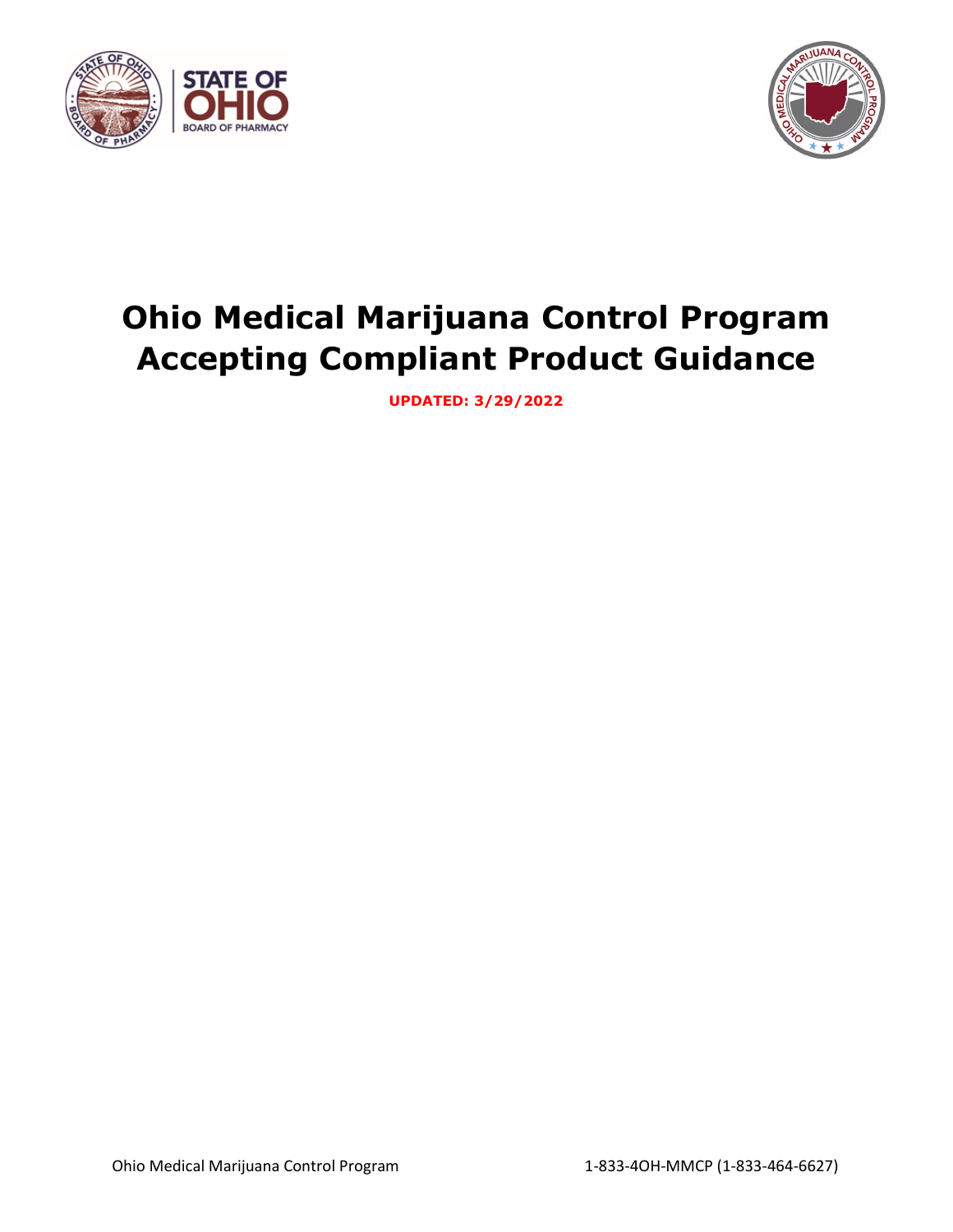



## **Ohio Medical Marijuana Control Program<br>Accepting Compliant Product Guidance Document**

## <span id="page-1-0"></span>**Contents**

| Ι.           |  |
|--------------|--|
| Α.           |  |
| <b>B.</b>    |  |
| C.           |  |
| II.          |  |
| Α.           |  |
| IV.          |  |
| Α.           |  |
| <b>B.</b>    |  |
| C.           |  |
| V.           |  |
| Α.           |  |
| <b>B.</b>    |  |
| VI.          |  |
| VII.         |  |
| VIII.        |  |
| IX.          |  |
| Α.           |  |
| В.           |  |
| $\mathsf{C}$ |  |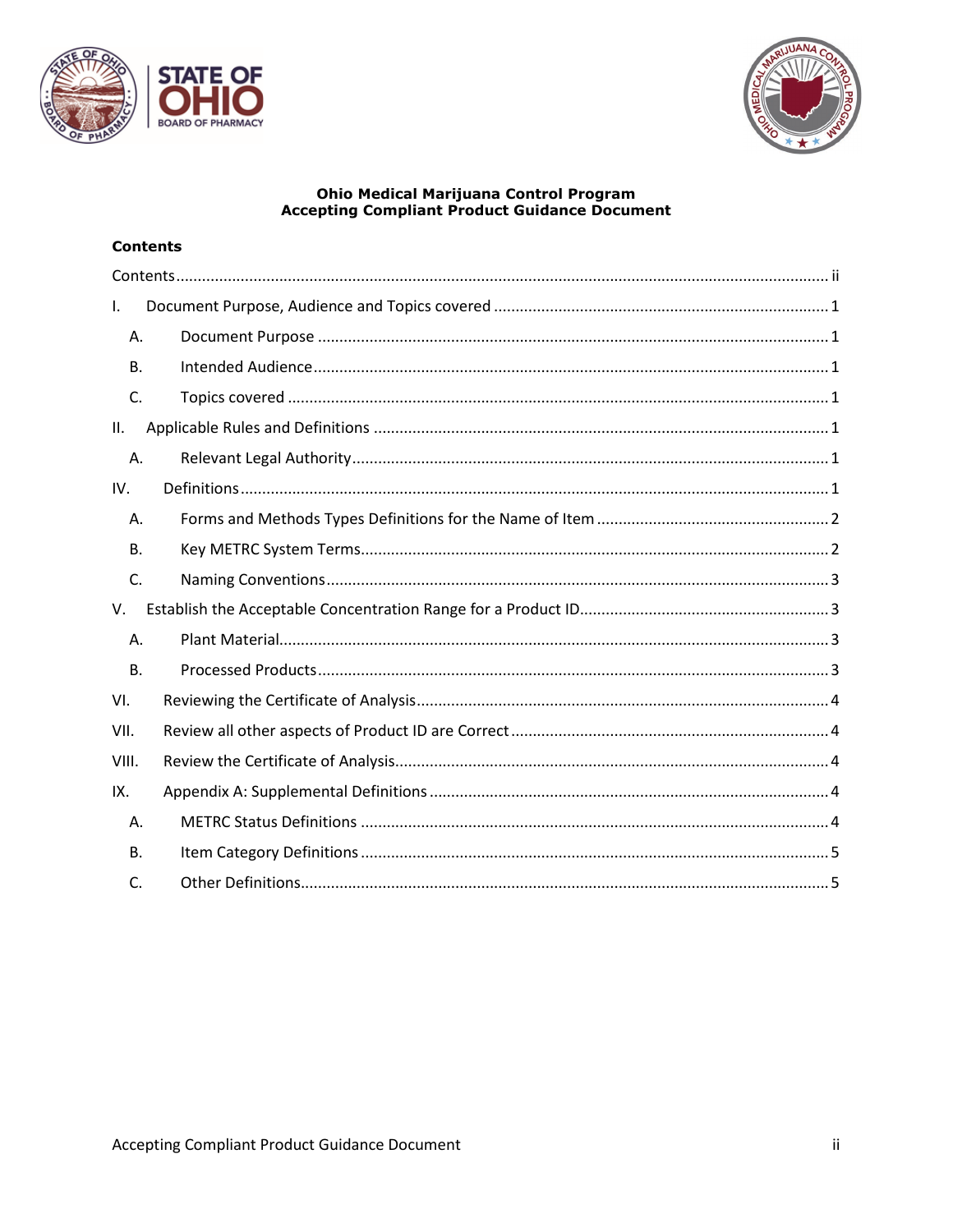



### <span id="page-2-1"></span><span id="page-2-0"></span>**I. Document Purpose, Audience and Topics covered**

#### A. Document Purpose

This reference document is designed to provide a step-by-step guide to dispensary staff so that they can determine if a product is compliant.

Dispensaries are required to sell products that are labeled accurately to ensure they are compliant.

#### B. Intended Audience

<span id="page-2-2"></span>The intended audiences for this document are dispensary employees responsible accepting products from licensed cultivators and processors.

#### C. Topics covered

<span id="page-2-3"></span>The topics covered in this guidance document include:

- **Definitions**
- Naming conventions
- How establish the acceptable concentration range
- How to view the Certificate of Analysis

#### <span id="page-2-5"></span><span id="page-2-4"></span>**II. Applicable Rules and Definitions**

#### A. Relevant Legal Authority

Pursuant to OAC 3796:8-2-05, all medical marijuana Strains and products must be registered with the Ohio Department of Commerce and assigned a product identifier (Product ID) in METRC by the Board of Pharmacy.

Paragraphs (A) and (C) of OAC 3796:8-2-05 that pertain to this guidance document state:

- (A) Before any medical marijuana strain or medical marijuana product may be sold to a dispensary, **the form for each dose and packaged quantity** of that product must be registered with the department pursuant to Chapter 3796:5-8 of the Administrative Code and **assigned a product identifier** pursuant to this rule.
- (C) After reviewing the information submitted in accordance with paragraph (B) of this rule, the state board of pharmacy shall determine whether the product complies with the limitations on form in accordance with section 3796.06 of the Revised Code and this division. **Issuance of a product identifier shall serve as evidence that the registered product complies with the limitations on form** in accordance with section 3796.06 of the Revised Code and this division.

For further information refer to the links below:

- [Chapter 3796 of the Ohio Revised Code](http://codes.ohio.gov/orc/3796)
- Ohio Administrative Code Rule  $3796:8-2-05$  Assignment of product identifier<br>• Acceptable forms and intended method or methods of administration as of 01
- Acceptable forms and intended method or methods of administration as of 01/01/19. [\(OAC 3796:8-2-04\)](http://codes.ohio.gov/oac/3796:8-2-04v1)
- Other Requirements [\(OAC 3796:8-2-06\)](http://codes.ohio.gov/oac/3796:8-2-06)

#### <span id="page-2-6"></span>**IV. Definitions**

Detailed definitions related to METRC system statuses and fields, along with detailed Item Category definitions are provided in Appendix A. The section below provides the naming conventions for items.

Accepting Compliant Product Guidance Document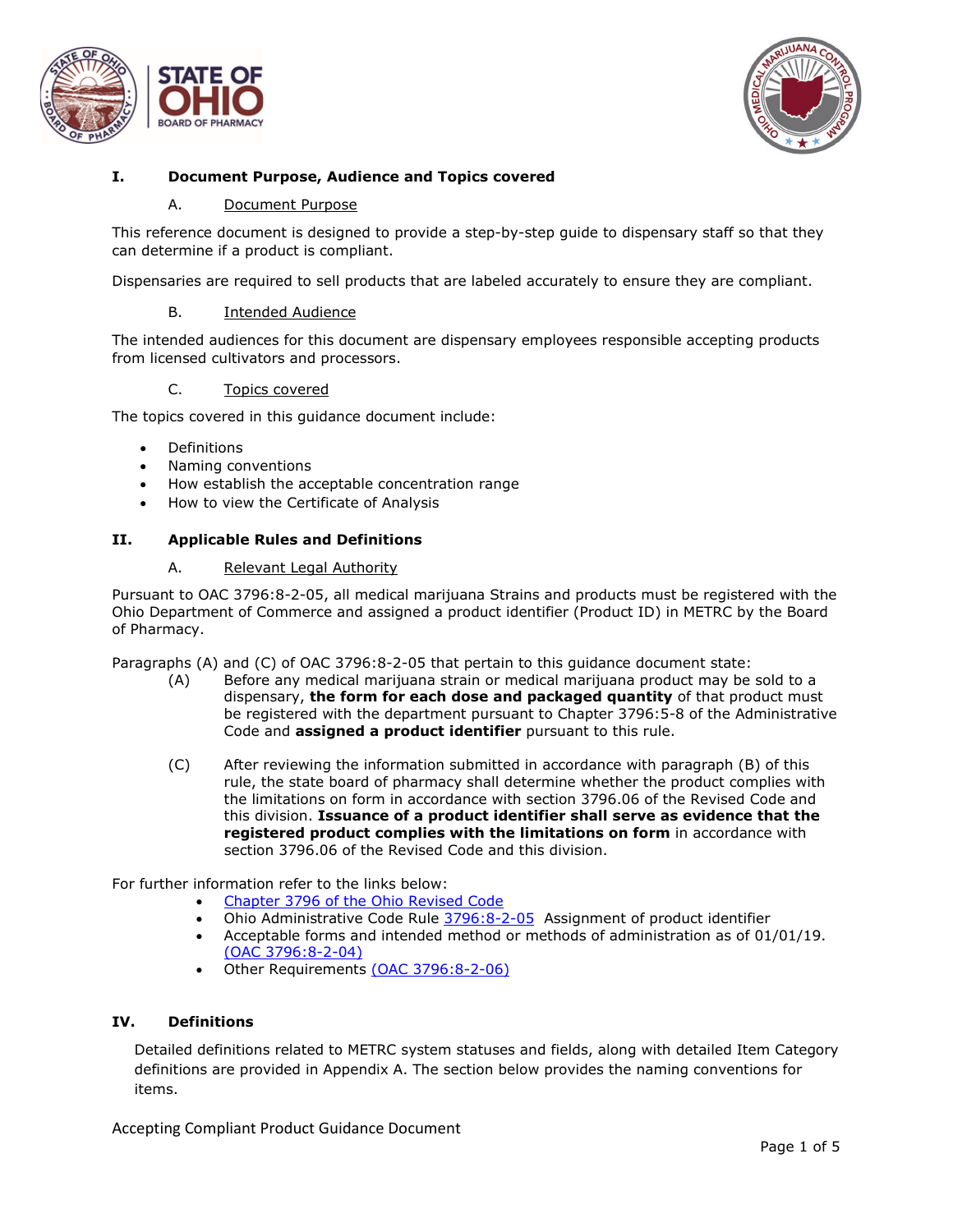



A. Forms and Methods Types Definitions for the Name of Item

<span id="page-3-0"></span>

| <b>Forms and Methods Types</b>        | <b>Abbreviation</b>   |
|---------------------------------------|-----------------------|
| Oil for Oral Administration           | Oil Oral Admin        |
| Tincture for Oral Administration      | Tin Oral Admin        |
| Capsule for Oral Administration       | Cap Oral Admin        |
| Edible for Oral Administration        | Edb Oral Admin        |
| Metered Oil or Solid for Vaporization | Oil or Sol Vap        |
| Patch for Transdermal Administration  | Pat TD Admin          |
| Lotion for Topical Administration     | Lot Top Admin         |
| Ointment for Topical Administration   | Oint Top Admin        |
| Material for Vaporization             | Plant Mat             |
| Sublingual for Oral Administration    | <b>SBL Oral Admin</b> |

- <span id="page-3-1"></span>B. Key METRC System Terms
	- **Strain:** A specific cultivar grouping of marijuana plants. Strains may be specific to each business.
	- **Category:** Item Categories in METRC control list of selectable categories that an industry user can choose from when creating items. Each Category is setup by the state and the required fields are configurable.
	- **Item Brand**: When enabled as a required field for an Item Category, the licensee would need to associate an Item Brand to the specific Item they are creating within that Category.
	- **Item:** Item names are entered by an industry user to identify the product within a METRC Package. At a minimum, an Item is required to have a Category and unit of measure to be created.
	- **Packages:** Any amount of marijuana or marijuana infused product that may be sold, processed or transferred and must be placed into one or more containers, each container having a unique tag created in METRC.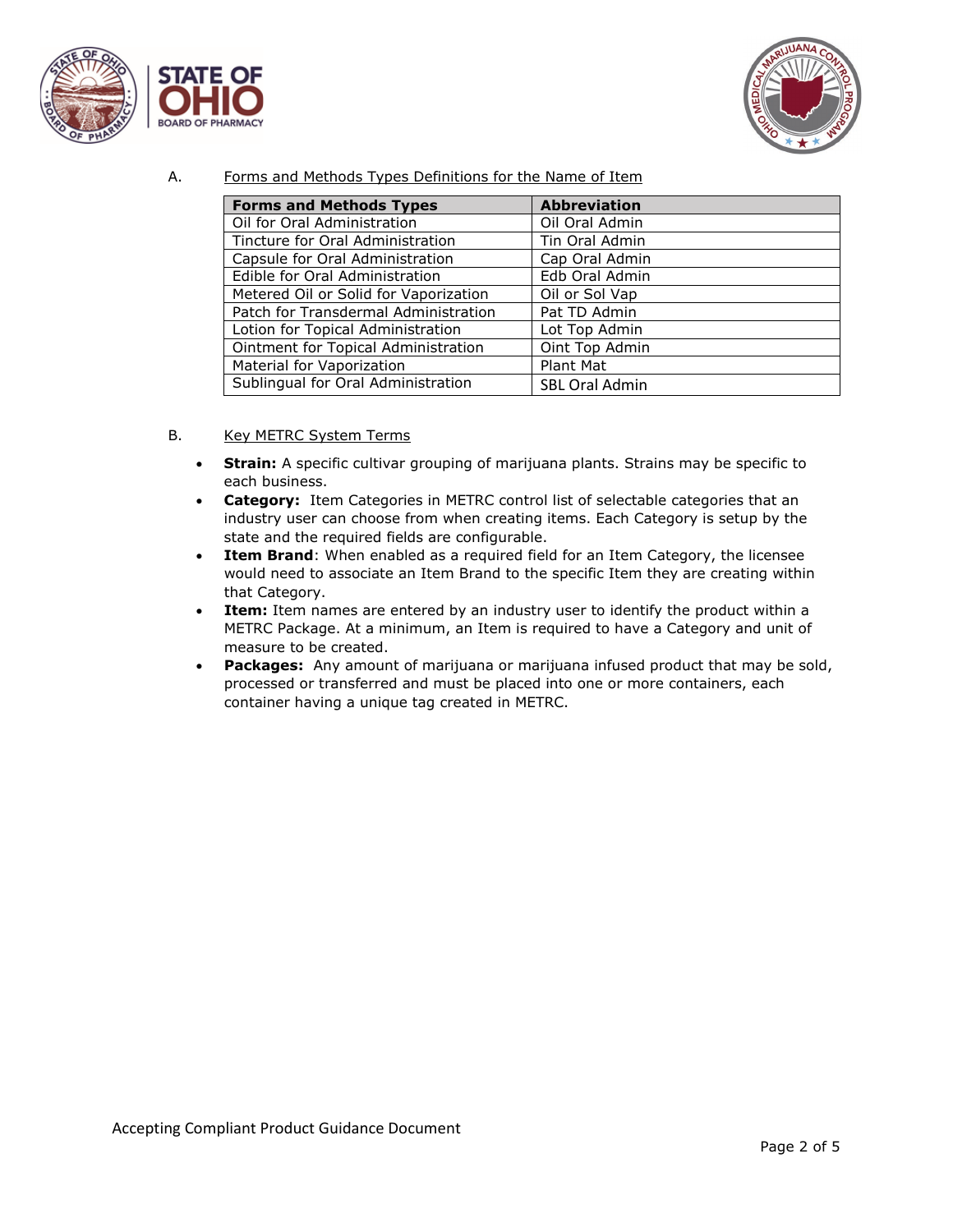



#### C. Naming Conventions

<span id="page-4-0"></span>

| <b>Forms and Methods</b><br><b>Types</b> | <b>Item Name Convention</b>                                                                                  | <b>Unit of</b><br><b>Measure</b> | <b>Max</b><br>Dose |
|------------------------------------------|--------------------------------------------------------------------------------------------------------------|----------------------------------|--------------------|
| Plant Material for<br>Vaporization       | Plant Mat - [Strain] - [% THC] - [Strain]<br>Name1                                                           | Weight<br>(Grams)                | N/A                |
| Oil for Oral Administration              | Oil Oral Admin - [ Target THC Content<br>(mg) per dose] $-$ [# of doses]                                     | Count (each)                     | <b>50</b>          |
| Tincture for Oral<br>Administration      | Tin Oral Admin - [Target THC Content<br>$(mg)$ per dose] – $#$ of doses]                                     | Count (each)                     | <b>50</b>          |
| Capsule for Oral<br>Administration       | Cap Oral Admin - [Target THC Content<br>(mg) per dose] $-$ [# of doses]                                      | Count (each)                     | <b>1</b> 50        |
| Edible for Oral<br>Administration        | Edb Oral Admin - [Target THC Content<br>$(mg)$ per dose] – $#$ of doses] – $[Type of]$<br>Edible] - [Flavor] | Count (Each)                     | <b>1</b> 50        |
| Metered Oil or Solid for<br>Vaporization | Oil or Sol Vap - [Target THC Content<br>$(mg)$ per dose] $-[# of doses]$                                     | Count (Each)                     | N/A                |
| Patch for Transdermal<br>Administration  | Pat TD Admin - [Target THC Content<br>$(mg)$ per dose] – $#$ of doses]                                       | Count (Each)                     | 50                 |

#### <span id="page-4-2"></span><span id="page-4-1"></span>**V. Establish the Acceptable Concentration Range for a Product ID**

- A. Plant Material
	- Determine THC Range
		- o Multiply the THC % by 0.9
		- o Multiply the THC % by 1.1

#### **Example**

Product ID: Tier 1 Vap-Hybrid-5.83 – Blueberry

- THC Range: 5.247– 6.413
- <span id="page-4-3"></span>B. Processed Products
	- Determine Acceptable THC Range
		- o Step 1: Multiple the Target THC Content (mg) per dose by 0.9
		- o Step 2: Multiple the step 1 by the number of doses
		- o Step 3: Multiple the Target THC Content (mg) per dose by 1.1
		- o Step 4: Multiple the step 3 by the number of doses
	- Determine the Acceptable THC Percent Range
		- o Step 1: Divide the Unit Weight by the minimum acceptable Unit THC Content
		- o Step 2: Divide the Unit Weight by the maximum acceptable Unit THC Content

**Example:** Product ID: Oil Vap - 59 - 10. (Unit weight is 0.98 grams) > Acceptable Unit Content THC Range: 531- 649

- Minimum unit content for a product with a target of 59 mg THC
	- $\circ$  59 mg THC  $*$  0.9 = 53.1 mg THC per dose
	- $\circ$  53.1 mg \* 10 doses = 531 mg THC per unit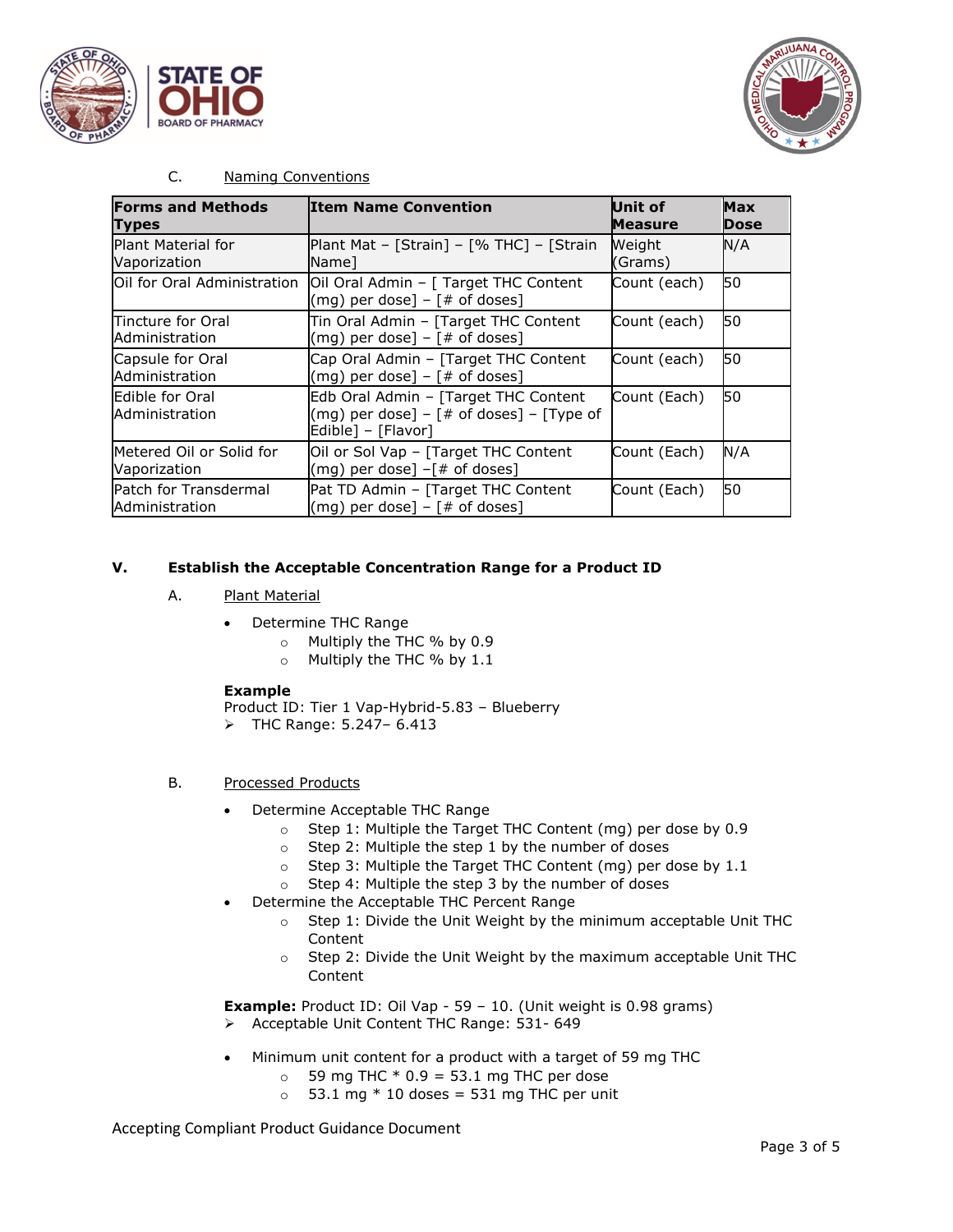



- Maximum unit content for a product with a target of 59 mg THC
	- $\circ$  59 mg THC  $*$  1.1 = 64.9 mg THC per dose
	- $\circ$  64.9 mg THC  $*$  10 = 649 mg THC per unit
- Acceptable THC % Range: 54.18 % 66.22%
	- $\circ$  531/980 = 54.18%
	- $\circ$  649/980 = 66.22%

## <span id="page-5-0"></span>**VI. Reviewing the Certificate of Analysis**

- Confirm the THC Content is within the Acceptable Range
	- o Step 1: Convert Unit Weight to grams
	- o Step 2: Multiply the Total THC by the Unit Weight
	- o Step 3: Divide Step 2 by the number of doses
	- Confirm the THC Percent is within the Acceptable Range
		- o Step 1: Convert Unit Weight to grams
		- o Step 2: Divide the Total THC by the Total Weight

## <span id="page-5-1"></span>**VII. Review all other aspects of Product ID are Correct**

[See the Product ID Submission Checklist document](https://www.medicalmarijuana.ohio.gov/Documents/LicenseeResources/Cultivator%20Licensee%20Resources/Product%20ID%20Assignment/Product%20ID%20Submission%20Checklist.pdf) 

#### <span id="page-5-2"></span>**VIII. Review the Certificate of Analysis**

Confirm that the testing results are within the ranges from Section V. If testing results do not fall within the ranges from Section V the product should not be accepted.

#### <span id="page-5-4"></span><span id="page-5-3"></span>**IX. Appendix A: Supplemental Definitions**

- A. METRC Status Definitions
	- **Rejected**: Items that have been require remediation. If the state has rejected the Item and the entity has corrected the submission and has sent it back for review
	- **Ready:** The Item application fee is paid and is ready for Pharmacy review
	- **Under Review:** The Item is under active review by Pharmacy
	- **Set to Approved**: The Item has been Set to Approved by Pharmacy for use. A Product ID number will have been assigned. Please note items cannot be edited when in this status.
	- **Denied:** The Item has been rejected by Pharmacy and cannot be remediated
	- **Revoked**: The Item was previously Set to Approved but has been taken out of circulation by either the state or the entity. This status cannot be changed once saved.
	- **Administrative Hold**: If an inspection reveals any issues with any product hold will be put on the Product ID. Dispensaries will be notified that the product is not to be dispensed
	- **Remediated**: The Item has been rejected by the Board of Pharmacy, and the licensee has made edits to remediate the Item for resubmission

Accepting Compliant Product Guidance Document